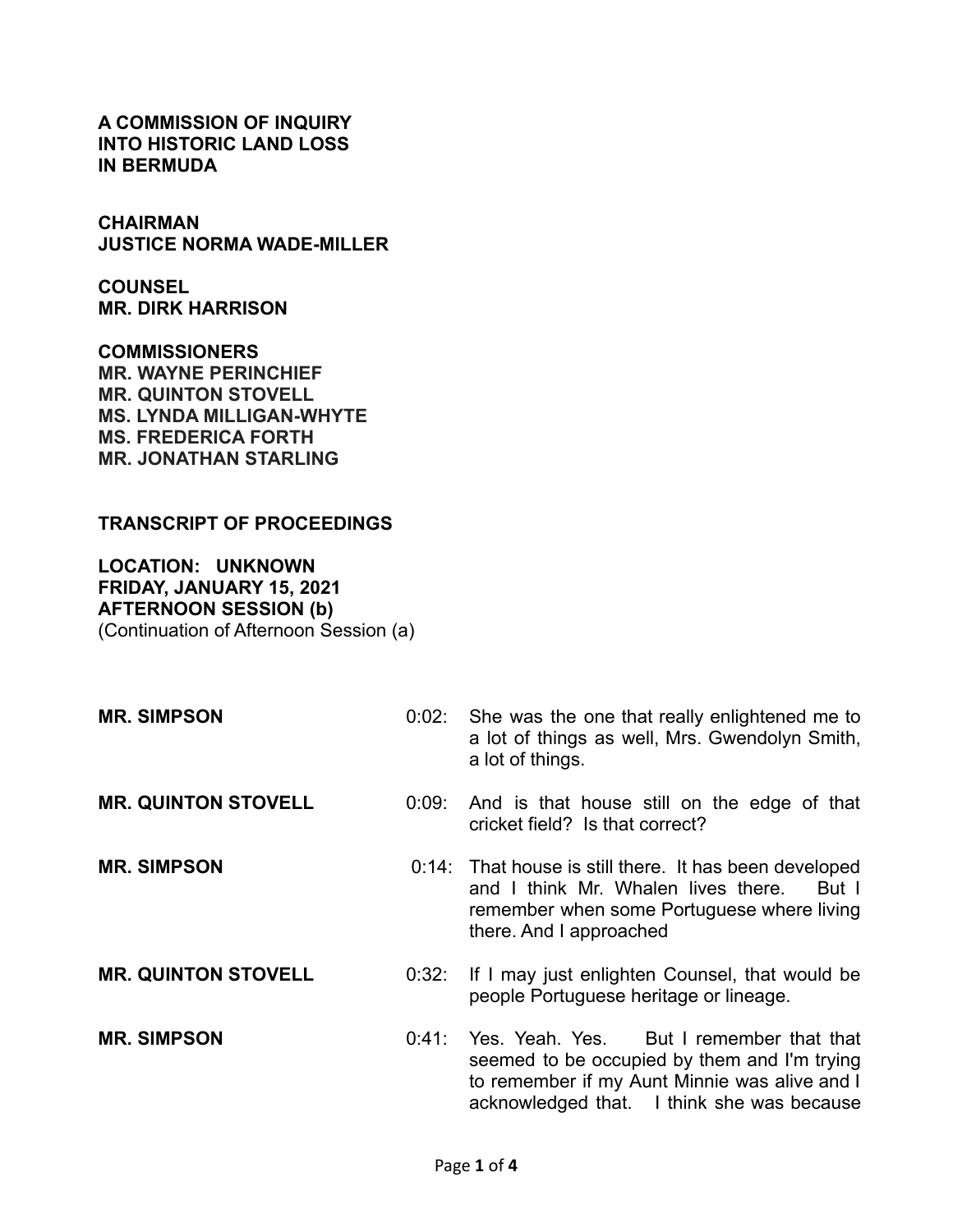she went blind and they put her in a Home in St. George's and I used to go down there and visit her too.

Whenever I would talk to her about the homestead and everything like that, she would tell me that I had to refer to the younger ones, whoever they were; she seemed to be really intimidated not wanting to talk about anything related to Josiah Smith with me. It seemed like bad memories or bad experiences, or whatever the case might be, you know, but she was happy with the fact that we celebrated and had Thanksgivings and commemoration of our ancestors, that was amazing. So me growing up as in inquisitive person as well, you got all kinds of stuff everybody is saying that are linked to this place every single body, you know. I went through a whole lot of hardships coming up when I had to present myself to people because it was like who are you, and who is he. And that's all I have is knowledge of who I am, as relates to that family.

So when my mom showed me that document at that time, Lord have mercy that cleared up a lot for me. Maybe the type of person that I am, which I can be forward, if I've got reason to be I can be very forward, you know, I am going to make my pursuits with my forwardness, and on behalf of my mother, I supported her while she was alive right up until she passed. The good thing that happened with that my Mom got to see that area which she never saw before and who accompanied me with my mom, looking at the gravesite from the Clubhouse was Mark (Horachek)? Mark Horachek, my mother and myself. That is the truth but I took my mom in my taxi I said, "Mama all of this is Tucker's Town all of this is St. George's right out to the Castle and I went right down to the beach. This is the beach we used to hear that the sand is pink and the fish that was all in our discussions at Thanksgivings and all of that man, and it's true it is not a lie. And I got to experience it is just amazing you that my mom before she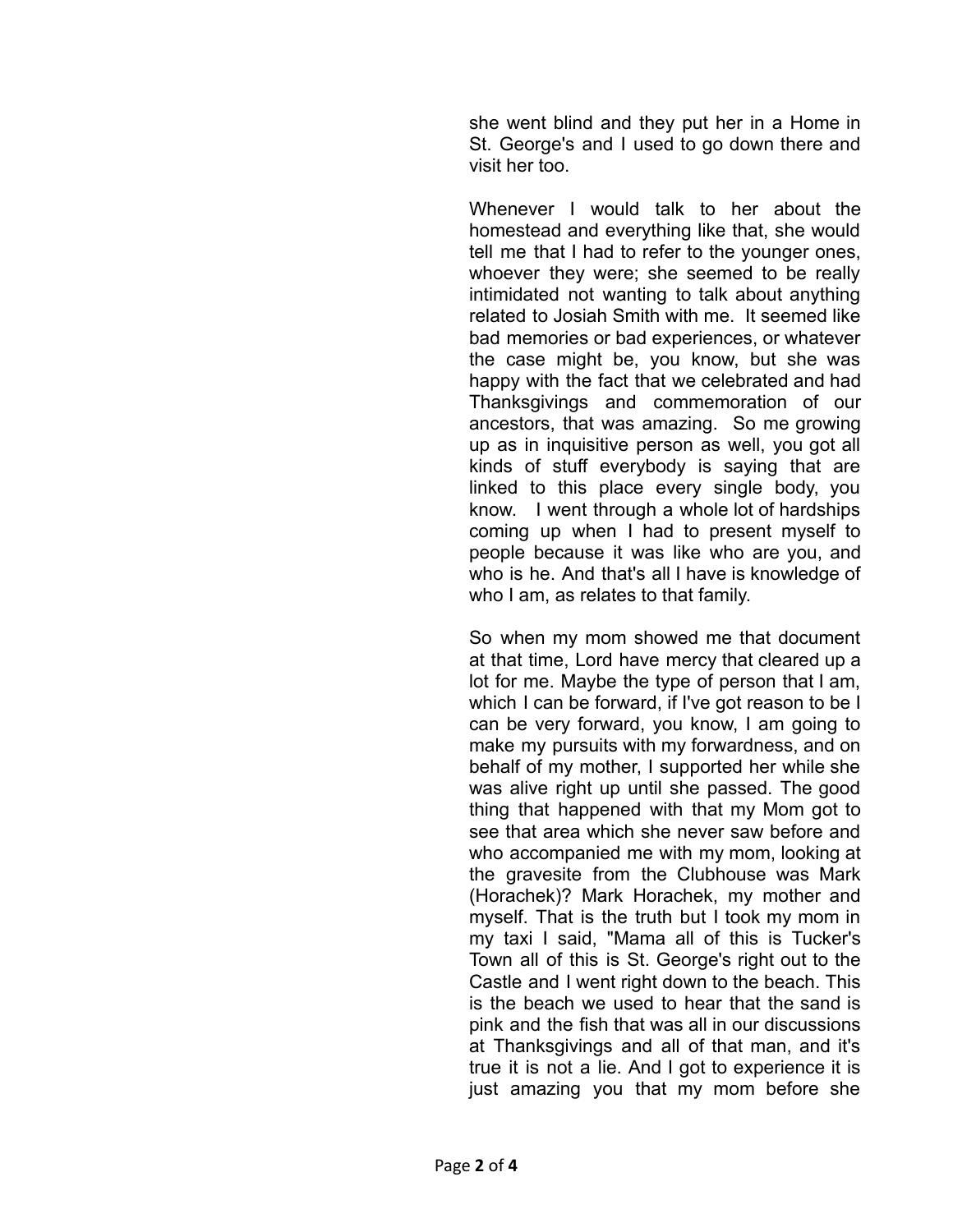passed the opportunity of visiting down there and seeing that graveyard, I'm sorry that gravesite.

- **MR. QUINTON STOVELL** 4:17: Thank you Madam Chair
- **MR. SIMPSON** 4:18: I'm so happy with that.
- 
- 
- **MS. FREDERICA FORTH** 4:22: Good Afternoon Mr. Simpson did you ever meet personally with the Marsden Church members?
- **MR. SIMPSON** 4:41: That is a good question too. No I was angry with them to be quite honest with you. Angry I was quite angry with them to be quite honest with you for my whole period of employment on that property. No one really seemed to care. As far as the Marsden Church is concerned to me In fact, I could be wrong with that, not even the Historical Society, no one seemed to be interested in Josiah Smith. They just seem to be interested in slaves, bad slaves and the graveyard that relates to slaves. I couldn't get nowhere with any of them as it relates to Josiah Smith and Marsden Church, I heard all kinds of stories, corrupt stories and I have gone through a lot with it all and it wasn't helping me they never did help me. I remember one time, one of my, well I guess I can call them a client, when they came down there and was going on the gravesite, I couldn't go to it, because I was afraid I would get upset. I'm very loud and people take my loudness and stuff as me being real or someone that's losing my cool and that's the way I am, you know. So I avoided anxiety, I couldn't deal with it, and then the next thing I was made redundant and kicked out and had nowhere to live. All my mamas' possessions, my own and everything that related with what I was doing here, I lost. I was able to get a hold of the Ombudswoman woman and that came through with my association with the Progressive Labor Party (PLP) because I was also a part of that. I went down and Mr. Alex Scott he was then the Premier in the office and it was great but all